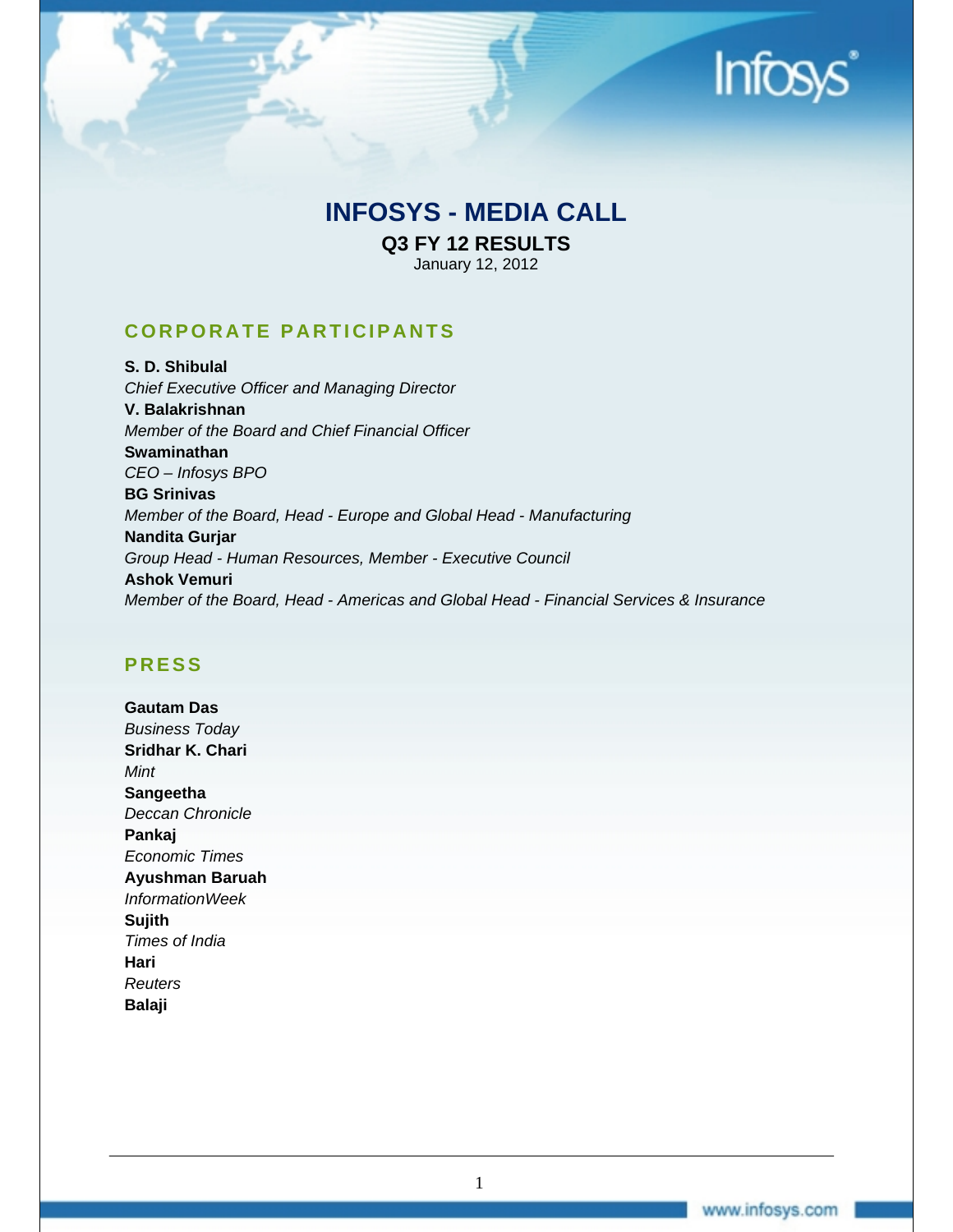#### **Moderator**

Good afternoon. Thank you for joining us today, for the Infosys Q3 FY'12 results announcement. I will now request Shibu to give us an overview of the company's performance in the quarter and an insight into the guidance, post which we will open the floor for questions.

#### **S. D. Shibulal**

Good morning everyone. Happy New Year. We had a good performance in Q3. Revenue grew by 3.4% in reported currency and 4.4% in constant currency terms. Margins are up from 28% in Q2 to 31% in Q3. Net margin is also up 2% from last quarter from 23.5% to 25.5%. Pricing is stable. It has marginally gone up this quarter, 0.8% blended. Interestingly year-on-year, that means on a 12 months basis the pricing has gone up by 4%. This is a clear reflection of our focus on the high quality growth. We have good deals wins in Q3. We have closed 5 large deals, 2 of them in the \$500 million range including some rebids and couple of them in Europe.

Growth has been widespread. Our non-top 25 accounts have grown faster than the company average. We have added good number of clients this quarter, 49 new clients were added in Q3. 120 new clients added in the last 9 months. Out of the 49 which we added, the net addition is 18 and 6 of them are in the Fortune 500 space.

Employee additions continue to be strong. We are at 10,000 people gross addition in Q3 and we are on track to hire 47,000 people an increase from 45,000 that we had planned in the beginning of the year.

Let me go through the details. Here is the safe-harbor clause. In rupee terms revenues were Rs. 9,298 crores for the quarter which is a growth of 14.8% quarter-on-quarter and year-on-year growth of 30.8%. Net profit is Rs. 2,372 crores. Earnings per share of Rs. 41.51. 49 new clients were added this quarter. Net employee additions of 3,200. Our total employee strength is 1,45,000 as of December 31, 2011.

Here are the details of the financial performance and the comparisons. Revenues grew by 30.8% in rupee terms, gross profit by 31.8%. Net profit also grew almost the same level. Most of the other numbers is somewhat similar to last quarter. Europe has grown marginally higher. The quarter-onquarter growth of Europe is 13.7%. Rest of the World has also grown.

Onsite-offshore effort is marginally different. Utilization excluding trainees is 77.4%. Fixed price is marginally up to 41%. Million dollar clients have gone up to 391 and \$5 million clients have gone up to 193. Repeat business is very strong at 97.4% for the quarter.

There have been number of awards and recognition, which are well-published awards. We won the business partner of the year award from P&G. P&G has 70,000 suppliers worldwide and they chose 12 new partners. As Business Partner Of The Year, we were the only Consulting and system integration provider they chose, out of the 70,000 partners, so they considered us a business partner of the year. It is a very prestigious award. We were awarded the Oracle North America Titan Award once again for third year in a row.

Our focus continues to be on high quality growth by doing multiple things. Number one, acquiring marquee clients. Our client additions are in the global 2000. Number two, continuing on our strategic journey on Building Tomorrow's Enterprise, increasing revenue from consulting and system integration, creating non-linearity through products and platforms. From a clients perspective, it is all about strengthening our strategic partnership, increasing our relevance for our clients and finally delivering higher and higher business value. The quality of growth is what we are focused on and the numbers in a sense reflect that focus.

**Infos**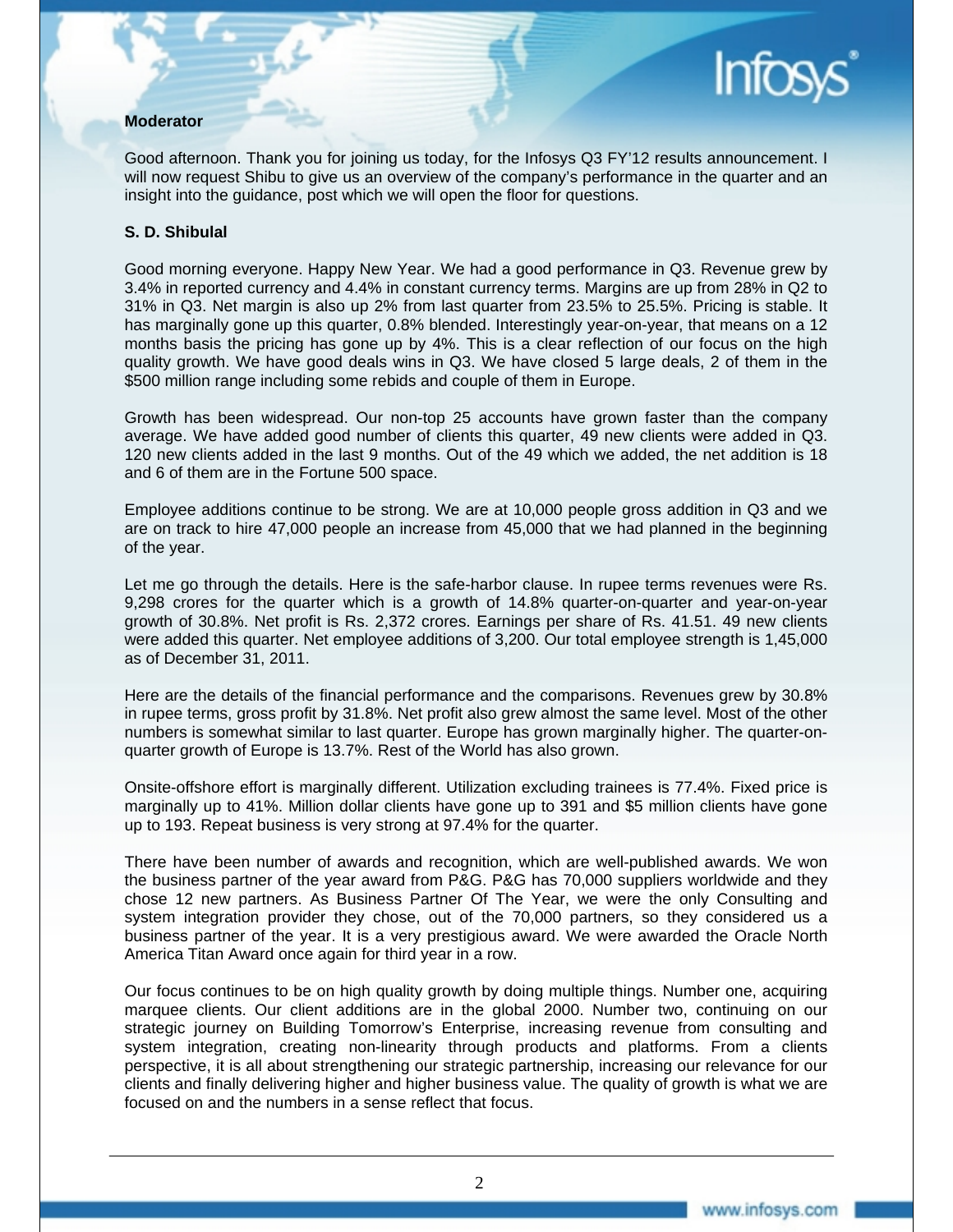

Finacle had 10 wins this quarter. The TCV on the products & platforms side is \$300 million. One way to remember that this is a very different kind of business. In the case of products & platforms, it is annuity-based, it is sticky, it is over a long-term, it is non-linear. In products & platforms, our expectation is that there will be a 50% reduction in the effort requirement for the same amount of revenue over a period of time. We are seeing a very good traction in the market.

On the product side we are co-creating mostly with our clients which is very good because it means there is a reduced investment required. There is already a partner when we start developing the product. We are seeing very good traction for products & platforms space. We are also focused on Cloud, Enterprise Mobility and Sustainability. All these areas are doing pretty well. They are all growing above the company average. India continues to be an interesting market for us. We have applied for 30 new patents in India and in the US this quarter and 35 patents have been awarded to us.

Total number of employees was 145,000. Attrition has come down from 17.5% last year this quarter to 15.4% this quarter, which is a 2% reduction in attrition. We have 28 mn sq. ft. available and 8.3 mn sq. ft. in construction.

We have given the guidance for the next quarter. Revenues are expected to be Rs 9,391 crores to Rs 9,412 crores.

To summarize, in a difficult environment we have done well. Revenues have grown, volume has grown. Pricing has been slightly up and we had year-on-year increase in pricing. We had very strong client additions this quarter and over the last 9 months which means that clients are choosing us as a partner and they will spend with us when they are more and more confident. We had very good large wins this quarter. Our strategic direction of Building Tomorrow's Enterprise is looking very good to our clients.

At the same time we are operating in a very uncertain environment. There is uncertainty in the economic environment, currency volatility, regulatory volatility; all of these are reducing the clients' confidence. We have had marginal decrease in the business velocity over the last 90 days. So we remain cautious and our guidance reflects that for the coming quarter. Thank you, very much.

#### **Moderator**

We will now open the floor for questions.

#### **Gautam Das**

Shibu could you elaborate on the economic commentary and how it reflects on Infosys a little bit more, with some commentary on discretionary budgets and how those are trending? Is it back to the 2009-2010 kind of era where discretionary budgets were being capped?

#### **S. D. Shibulal**

The environment in 2008-2009 and today is somewhat different. In 2008-2009, there was a sudden fallout and then the recoveries had also quite steep when it happened. What we are seeing today is much more prolonged period of volatility. At least at this point, we are not seeing a

3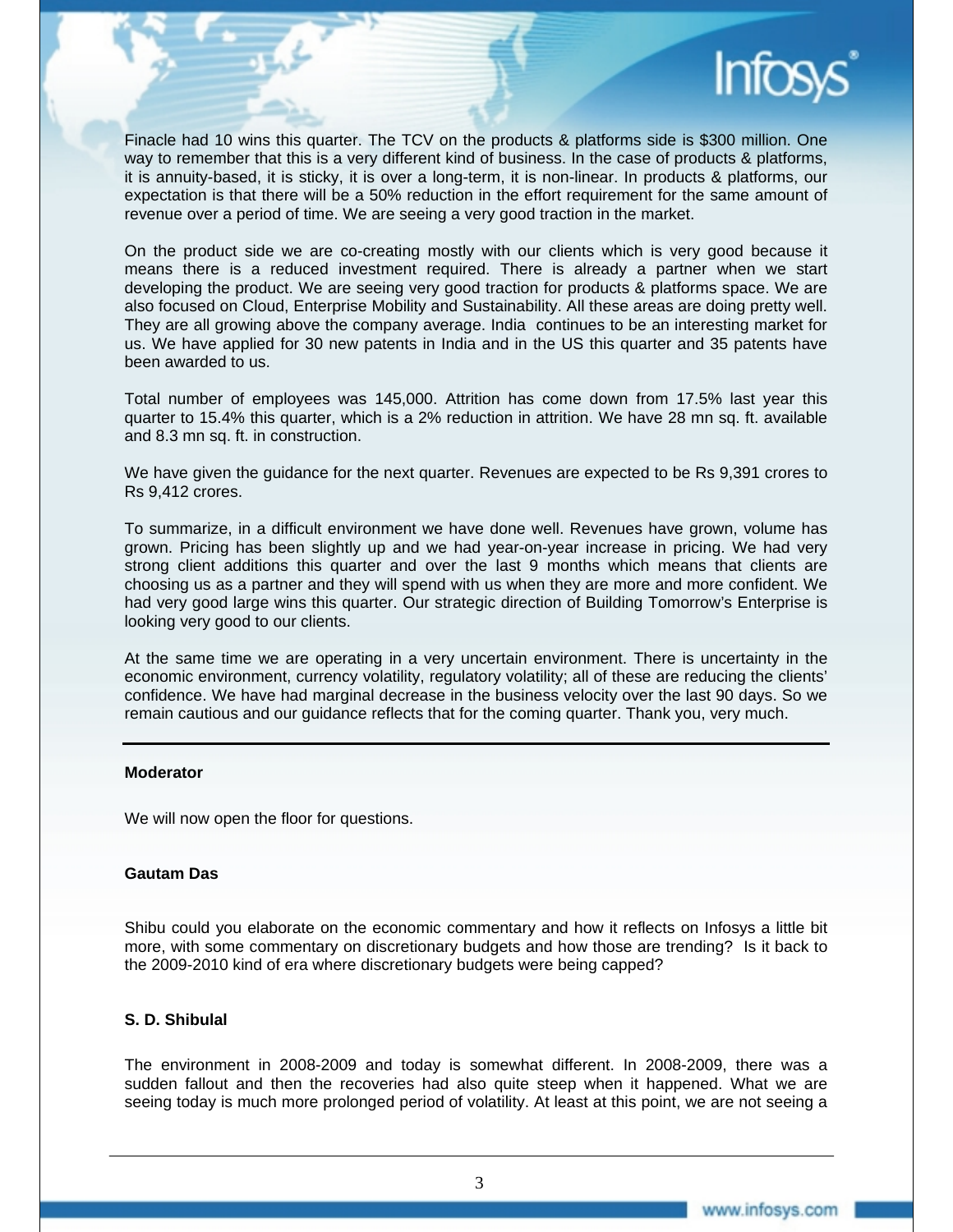

political consensus on how to resolve some of the issues in Europe, so we expect the volatility to continue for a while. At the same time, we are seeing the budgets closing flat to marginally down. The critical question is that will they spend the money and that will depend upon the confidence which the clients have and that will be a reflection of the environment.

If you look at the impact on us, if you look at everything we have done over the last 18 months, the new strategic direction, very strong client additions, focus on global 2000 clients and our focus on delivering higher and higher business value, our focus on creating much stronger partnership with our clients, we clearly believe that as and when the clients get more comfortable with spending and start taking decisions faster, we will definitely benefit. At this point in time, we are seeing a marginal downgrade in the velocity of the business. Decision making is slower, larger deals are taking longer to close, deals are going through multiple levels of scrutiny and we are seeing a lot of confidence in the clients. But in the long-term we clearly believe that we have been chosen to be the partner as and when spending picks up and we will benefit from it.

#### **Gautam Das**

What about discretionary spending?

#### **S. D. Shibulal**

In the period of uncertainty, discretionary spending is the first thing which will come under pressure and in a sense it is reflected in our deal wins in this quarter because we have 4 large deals wins which are in the operational space and 1 in the transformation space. Anyway there is another issue because it is Q4 and it is the end of the budget. So the new discretionary spends will start once the budgets are closed. Once again, we are waiting and watching on it. There is a marginal decrease in the velocity as I said but once the budgets are fully closed, then the clients will start looking at the discretionary spend. If the environment continues to be as volatile, discretionary spend will take a little bit longer to pick up.

#### **Sridhar K. Chari**

Sridhar from Mint. Shibu you talked about a small uptake in pricing. Do you see that as a trend which will continue into the quarter following?

#### **S. D. Shibulal**

For the future, we have assumed the pricing to be stable but it is equally important to note that year-on-year our pricing has gone up by 4%. Actually on a 9 month basis it has gone up by 6% which shows our focus on high quality growth. It is also a reflection of the business value which you deliver. There has to be focus, there has to be execution. We are focused on high quality growth, we are focused on delivering bigger and bigger business value and that gets reflected in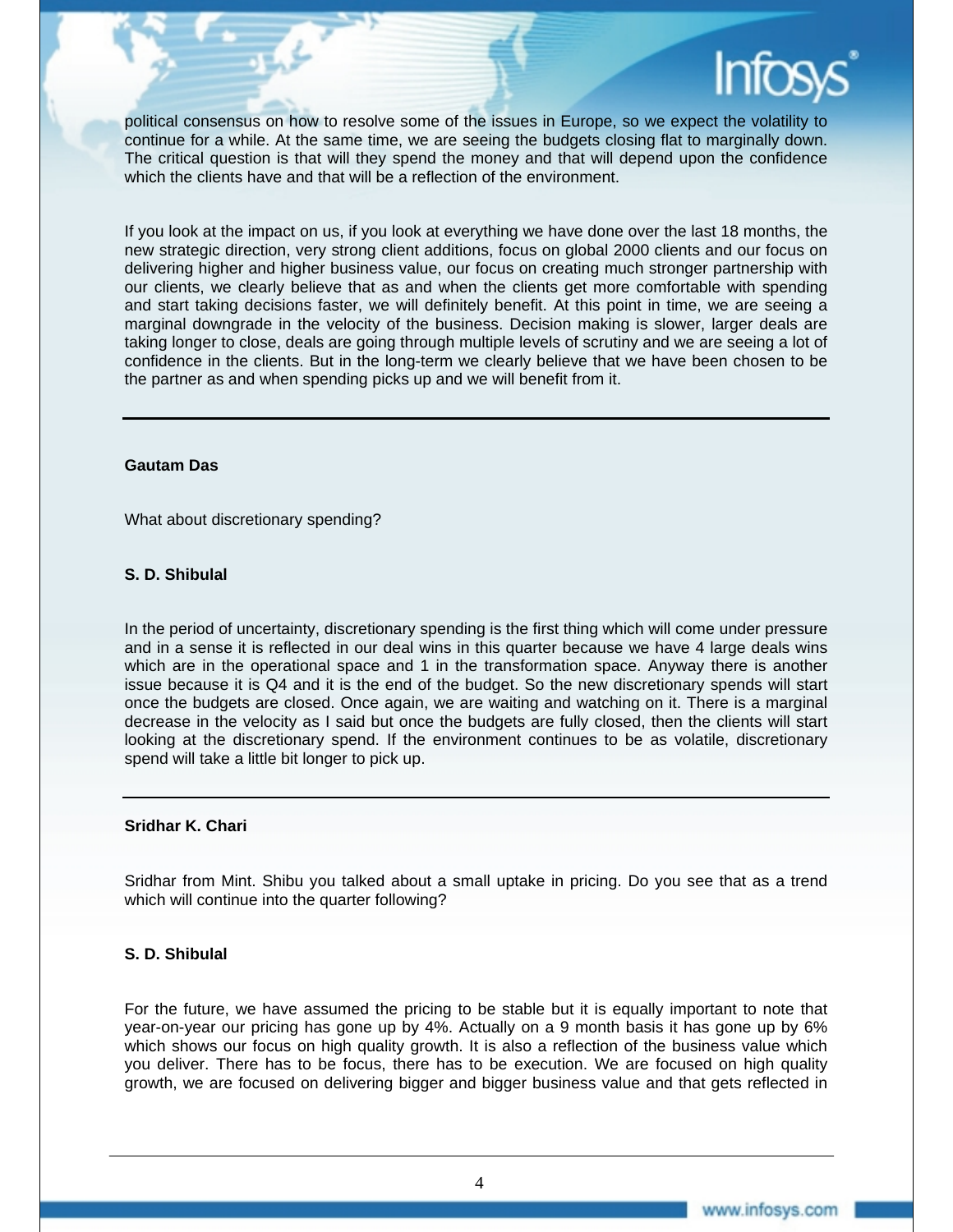

the portfolio of work and in the revenue productivity. For the future we have assumed the pricing to be stable, for the past year-on-year pricing has gone up by 4% and on a 9 month basis by 6%.

#### **Sangeetha**

Sangeetha from Deccan Chronicle. Sir, my question is to Bala. He had said that typically the first two quarters are soft but this year would be different. Bala given the fact that the situation has changed now, what do you think would happen in the next two quarters?

#### **V. Balakrishnan**

We have given a guidance for Q4. Q4 is normally a soft quarter because that is the first quarter when clients finalize budgets and start spending money. For next year, it is too early. Clients are still in the process of finalizing the budgets. The early indication is that the budget could be flat or marginally down. The key thing for us is not the budget numbers perse but whether offshoring component within the budget goes up or not. We have long-term relations with most of our clients, when they finalize the budgets we will have more insight into what the budget means for us. We will have a greater visibility on what kind of revenue growth we can get for first quarter of next fiscal may be in the beginning of April. Right now looking at the environment, we believe that Q4 could be a soft quarter. That is why we gave the guidance for flat growth. If the environment is stable and if we do not see any blow ups, probably next year could be better. We have to wait and watch.

#### **Pankaj**

Two questions; one is what do you see today in terms of business environment, when you look at your top customers, you look at the budgets that lie ahead? Secondly, there are visa investigations which are going on and people are also warming up for the elections there. So there is flavor of protectionism on it well. In both these area what you see as you sit today going forward?

#### **V. Balakrishnan**

Whether we like it or not, we are living in a very volatile environment. That is the reality. If you look at the large global markets where we are operating, they are going through a tough economic environment. That is reflected in the cautiousness on the customer's mind which again reduces our spending and reduces our growth. Visa has nothing to do with that. These are political issues. It comes out every 4 years in the US when the election happens and then it goes away. There is an economic reality and there is a political reality. Both do not always match. We are one of the few companies who have started hiring more locally. In fact, in the last four quarters, we would have hired more than 1000 people in the US. We are in the process of localizing our global operations more and more. We also apply for visa on time and make sure our growth is not impacted. I do not think both of these are related. The reality is we are living in a volatile world, volatile economic environment and clients are cautious. That is what is impacting our growth guidance, it has nothing to do with visa.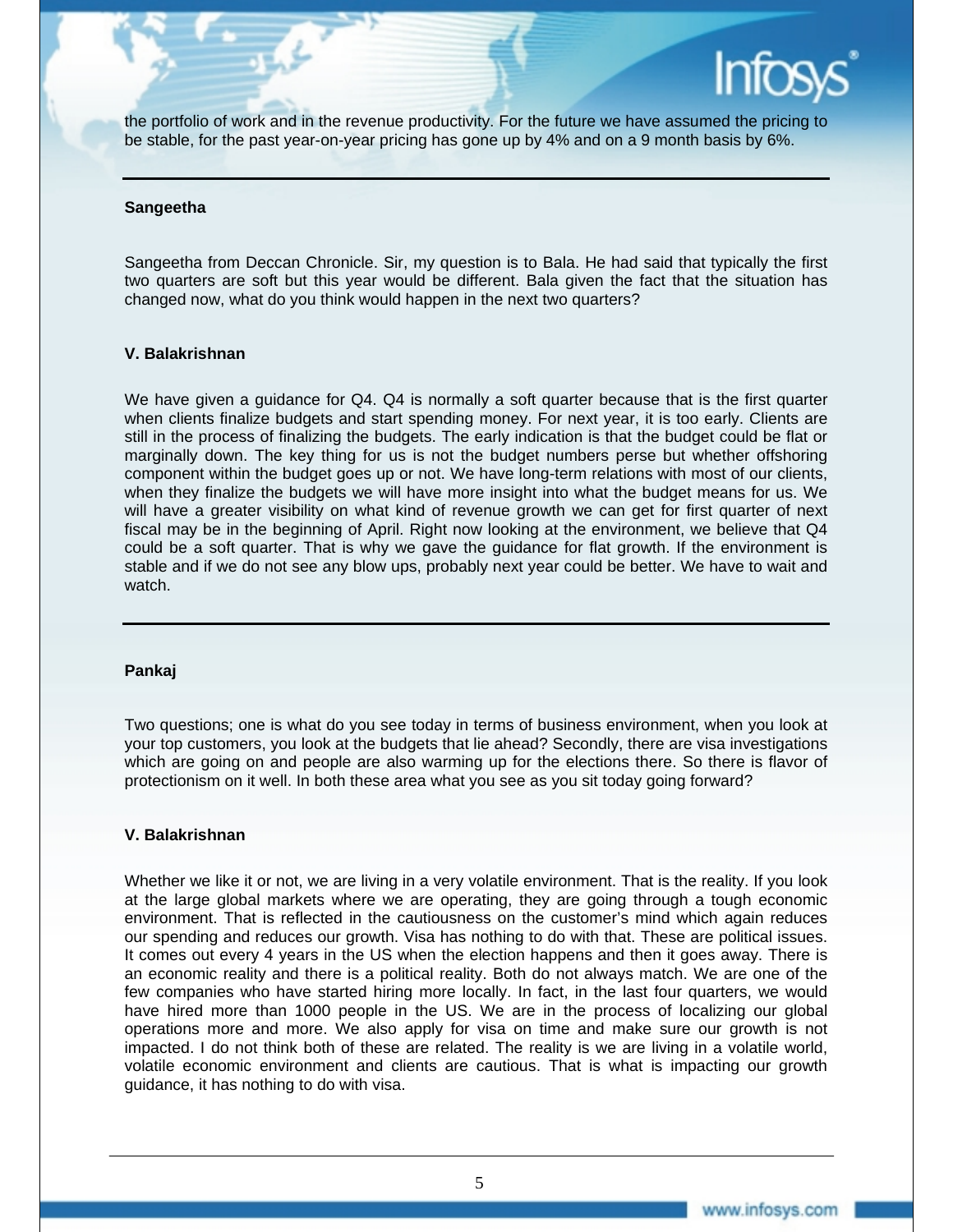## **Pankaj**

Just a follow up; this local hiring, is this in response to business demand or is that primarily being done being to be seen as a local employer. In what context are you really talking about?

#### **S. D. Shibulal**

Our local hiring and all other hiring is related to our strategic direction. It is a very well-articulated direction regarding Building Tomorrow's Enterprise and Infosys 3.0. Our aspiration is to have high percentage of consulting & system integration revenue in all parts of the world. I do not believe we can go and advise a retail client on restructuring their entire retail operations unless we have people who have worked in that industry with us and they only exist in the local markets. For example, today morning Prasad was telling me that we are working with an organization to convert them from non-profit to a listed corporation. It is a complete organizational transformation that we are doing along with our clients based on Building Tomorrow's Enterprise philosophy. That will require local talents, that will require a lot of strength in consulting, program management and domain expertise. Our local recruitment is very much in line with our strategic direction. When we talk about Europe, we have clearly articulated that we are setting up front offices in Continental Europe. The language is different. Unless we recruit locally, we will not have the local language and cultural skills. So our strategic direction and our local recruitment is fully aligned.

#### **Ayushman Baruah**

The global markets are as uncertain as we can see, so how are you tapping the domestic outsourcing markets?

#### **V. Balakrishnan**

We are focused on the Indian market. In fact we get around \$10 mn - \$15 mn of revenue from India every quarter (on the services side). India is one of the potentially big growth markets for us. In fact in India, we can do a lot of transformational projects which will change this country. For example, the work we are doing with Income Tax Department in India in processing the returns or the work we are doing with BESCOM in Karnataka, these are all of transformational in nature, these are large projects. India is a big growth market for us. We are focused on that. Of course we have to deal 90% time with the government. Hence to some extent the velocity of business is slow but India is a big focus area and great market for us.

#### **Sujith**

Bala, your hands where the rupee is going to be?

#### **V. Balakrishnan**

I think if you put all the macro data together where India has got a sustained level of trade deficit for a longer period of time, high oil price and emerging markets are seen as a risk in a volatile global economic environment, to that extent the inflows in the country is coming down. India is also slowing down. We are talking about 7% growth when the potential to grow is around 12%-13%. I think there is some kind of inertia within the government in taking political decisions and pushing through reforms that is impacting the sentiments towards this country and that is impacting the inflows. I think the rupee has more chance of depreciating than appreciating. Of course in short-

**Infos**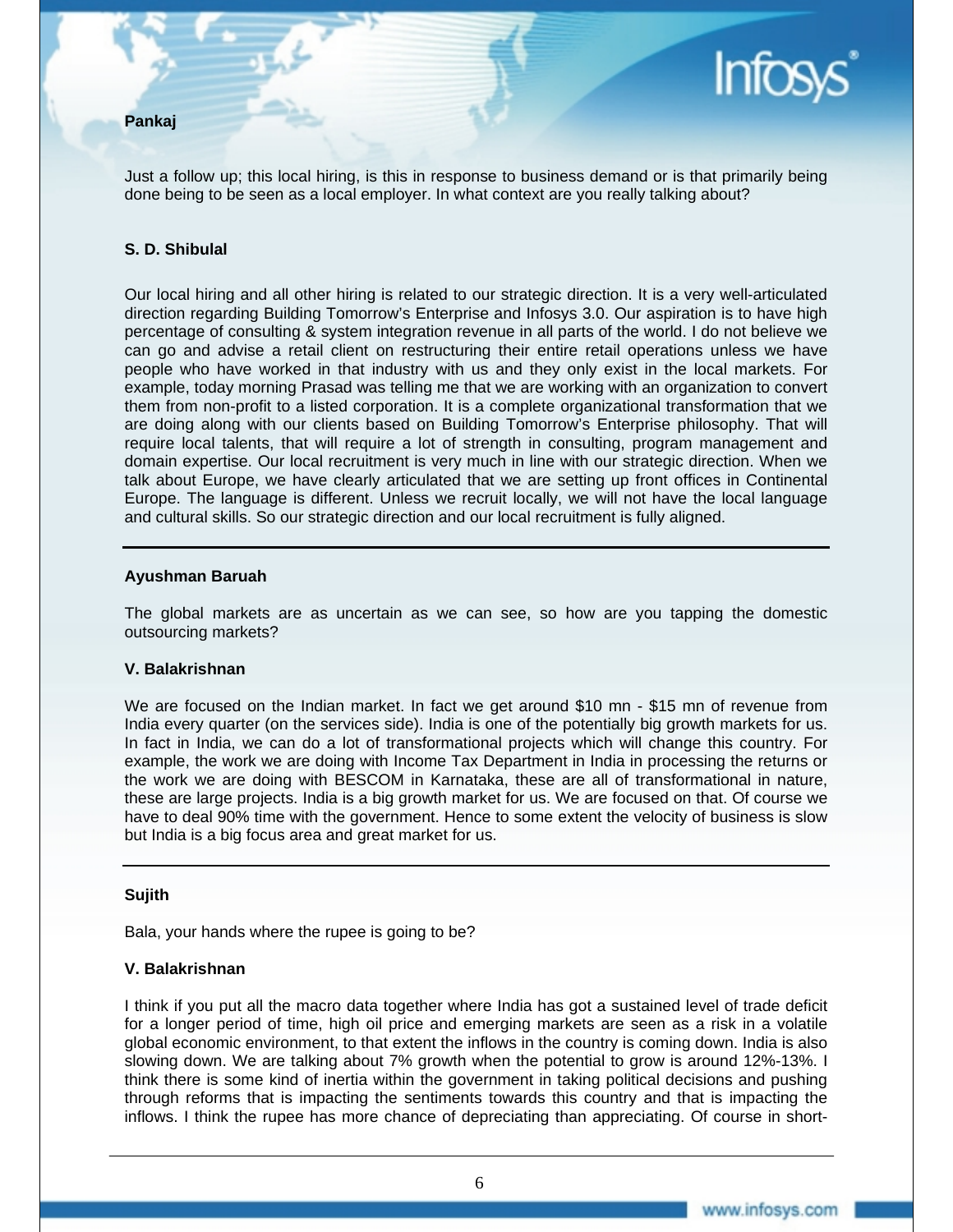

term it could appreciate because of various factors like government increasing the level of investment in the debt markets or they brought in some restrictions on derivative market. But those are all short term. If you look at fundamentally, if you are running a huge trade deficit for a long time, no way the currency will appreciate. I think the rupee chances of it depreciating are higher. It will probably be within a range of 50 to 55 in the next few months. If you take a long-term view, it will only depreciate further.

#### **Sujith**

Another question, the BPO numbers seem to be falling, both employees and revenue. What is the problem there?

#### **Swaminathan**

On a year-on-year basis, the growth has been about 11%. Last quarter has been a good quarter in terms of acquisition of clients. We closed 7 new clients. Also in terms of the acquisition of a business, we closed the acquisition of the sourcing and procurement firm in Australia. That has brought in 40 new clients, the clients with whom we have never worked before. The pipeline is good. The acquisition of clients both on an individual basis or on the company acquisition, we do believe that we should be guiding well for the future. In terms of the other question that you have talked about of reduction in number of people on a net basis, it is essentially because of the fact that we have over the last several quarters been focused on improving our service offerings from the high end value services. While revenues have been going up, the revenue productivity has also been going up. Between last year and this year the revenue productivity numbers have gone up by about 8%. As we start moving from transactional side of business to transformational and business value kind of services, this is bound to happen. This is a temporary blip in this quarter in terms of net numbers coming down. But that is as a part of an overall strategy really.

#### **Sangeetha**

My question is to Shibu. Why have the revenues from Europe grown sequentially by 13.7% despite the fact that sovereign debt crisis is still lingering and compared to the US revenues which grow slowly. What you attribute it to?

#### **S. D. Shibulal**

We are investing in Europe. We have setup front offices in Germany and France and also the level of offshoring in Europe is lower compared to the other parts in the world. Let me hand over to BG Srinivas to give a lot more color on this.

#### **BG Srinivas**

We have added about 14 clients in Europe in the last quarter. What we have done in the last couple of years is to broad-base our footprint in Europe. We have increased investments in the Continent. Apart from Germany and France where we have invested in building front office and invested in consulting and business development capability, we have also enhanced our nearshore capability in Czech Republic and Poland to serve the Continental market. We have also made sure in terms of derisking that our focus on specific core markets, which includes Germany, France, Switzerland, Benelux and Nordics region (beyond UK), is continuing to see traction. The key verticals which are growing in Europe are manufacturing, financial services, retail, CPG. We have also seen some wins in the energy & utilities sector. Our footprint is pretty broad-based. We are bringing in the depth of our core offerings, supporting our clients on the innovation journey. We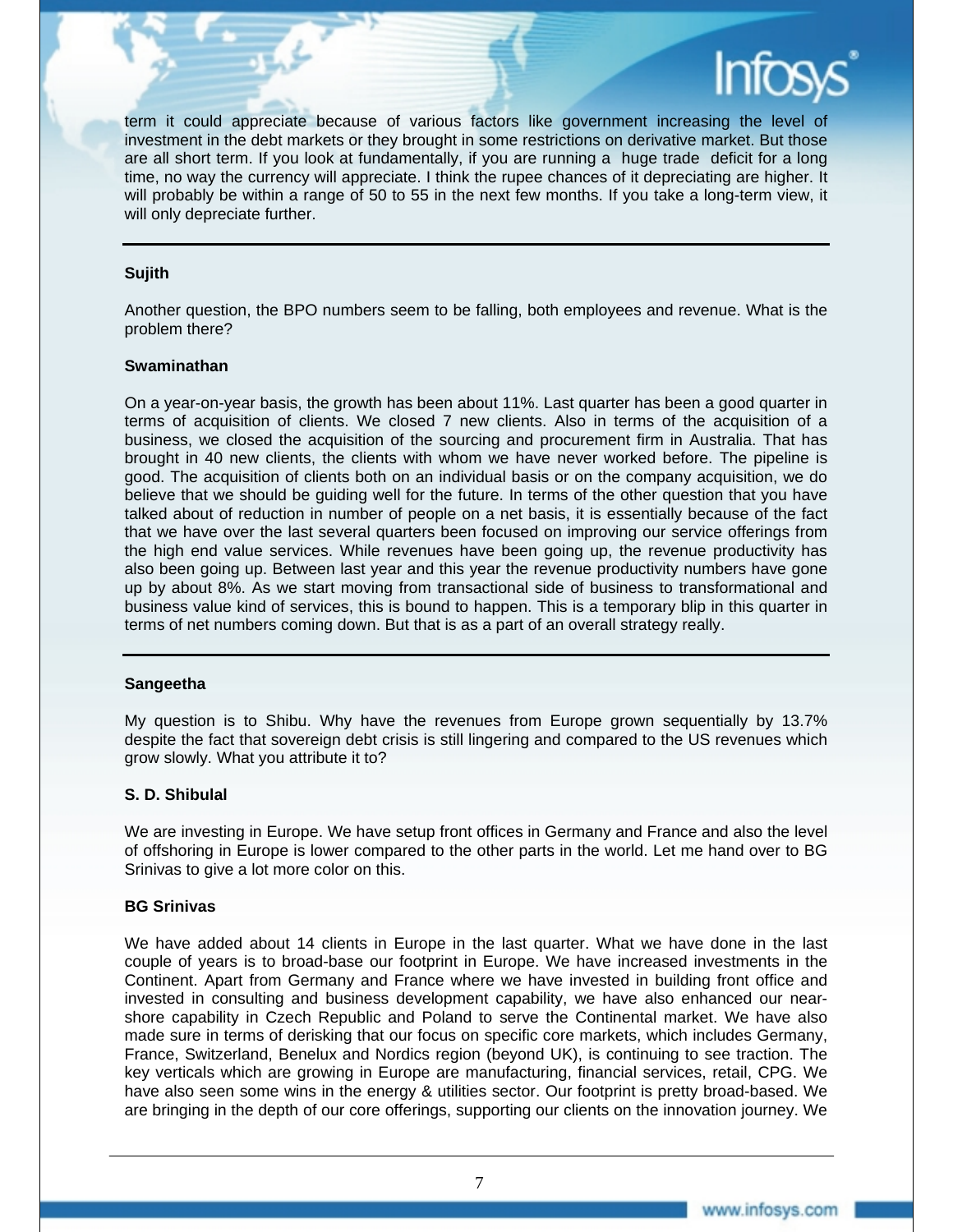

have had some new platform wins in Europe. The new areas of growth include enabling our clients to move on to Cloud, the integrated service offering in the IT services space is enhancing. We have had wins in clients where they are setting up shared services. Some of the wins which you see last quarter are also in the area of BPO. So this has what has led to significant jump in the last quarter's revenue.

#### **Sangeetha**

So effectively you are saying that the crisis will have nothing to do with your being able to generate value from the Europe region?

#### **BG Srinivas**

The macro environment continues to be uncertain and volatile. Notwithstanding that, what we continue to see is our clients are relatively stable at this point in time. While they are cautious there is a fair degree of stability in our client organizations across sectors. That is what is leading us to get share of their spending. As long as the volatility and the macro environment continues to be relatively steady, we should not see any major hiccups.

#### **S. D. Shibulal**

Please also remember that this is one quarter's number which you are looking at. You need to look at a secular trend that will take a little more time. You need to watch European growth over the next few quarters.

#### **Sangeetha**

Why has Nandita been evacuated to the US? Is it because of stability among employees, why cannot she function like she was from Bangalore? What is the reason is that she is there for so long?

#### **S. D. Shibulal**

Please remember that we are a global organization. Everybody who is sitting in this room has been moving back and forth, BG has done it three times, Ashok's turn is coming. I myself have moved back and forth. Please remember I spent 3 years in US as recent as some 5-6 years back. We are a global organization. Our leadership needs to get exposed to various parts of the world. When you are talking about recruiting local talent, increasing global presence, increasing capability across the world, people do need to get exposed to various parts of the world. We have people moving back and forth between China, we have people moving back and forth between US. All of us do this all the time, there is nothing unusual. But given the situation that we are increasing global talent, we are looking at setting up small centers in the US in the near future and recruiting more and more global talent, it was the right thing for Nandita to do.

#### **Gautam Das**

Can you provide any fresh commentary or update on the visa abuse allegations that you are facing in the US and also the related like it started an investigation. It would help if there is a fresh update or commentary and also should there be anything to be concerned about for you in the coming years?

8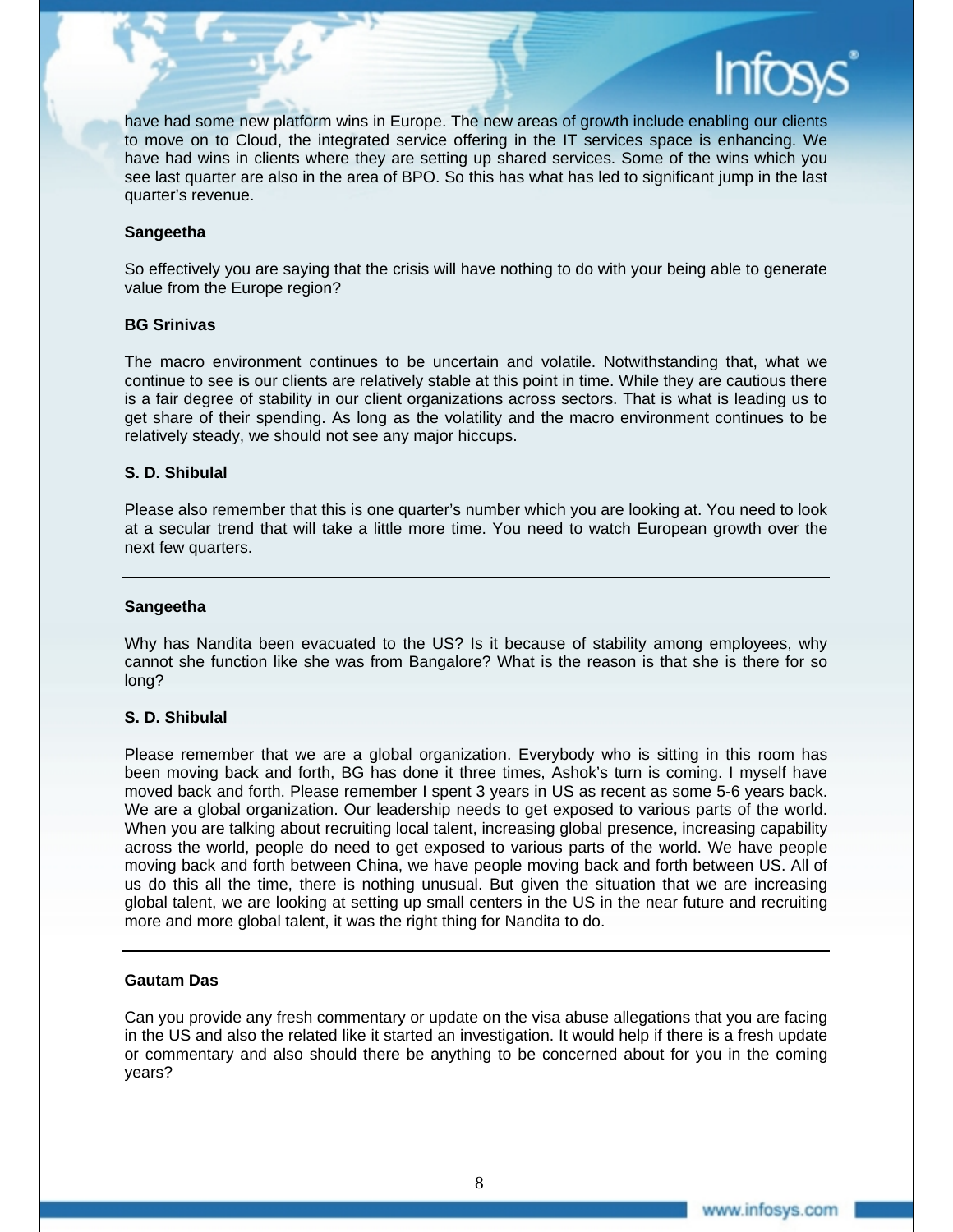#### **S. D. Shibulal**

I think #1, this is an issue which is subjudice, so we are not going to get any other details. But one thing I want to put on the table. I think we confuse multiple issues. If you are talking about the employee related issue, it is a retaliation and whistle-blower issue rather than anything else. The employee is complaining about retaliation due to a whistle blower complaint. I think it is important for us to segregate the issues. Those matters are all subjudice and we will not comment.

#### **Sridhar K. Chari**

Shibu you spoke in detail about client addition. But you also lost 31 clients if you look at the client attrition data. Which verticals are these clients attrition from?

#### **S. D. Shibulal**

Lot of those are most probably product clients who buy products from us and after a while, the revenue from them come down below our threshold. We have a threshold for recognizing a client and if the client comes below the threshold, we at that point do not consider them as an active client even though there will be business continuing with them. The net addition this quarter is 18 out of the 49 gross. The net addition for the year at 45 clients (in 9 months) is also pretty strong. It is more important to note also the quality of clients. As I said out of this 18, 6 are global 500 clients.

#### **Sridhar K. Chari**

These 31 clients are from Finacle?

#### **S. D. Shibulal**

Some of them will be from Finacle.

#### **Sridhar K. Chari**

Of the net addition of 3266 employees, how many were laterals?

#### **S. D. Shibulal**

Let me just give one answer on the client. As of Q3 last year, we have 612 clients and as of right now we have 665. Nandita can you answer on the lateral addition?

#### **Nandita Gurjar**

To date it is 8640 (standalone). Our definition of laterals is more than 2 years. For the quarter it is 3459 (standalone).

#### **Pankaj**

Bala could you throw some light on debtor days and DSO position. It seems to be worsening in the last past three quarters. Also some color on BFSI which was in the leading space for a while now, but some concerns emerging?

**Infos**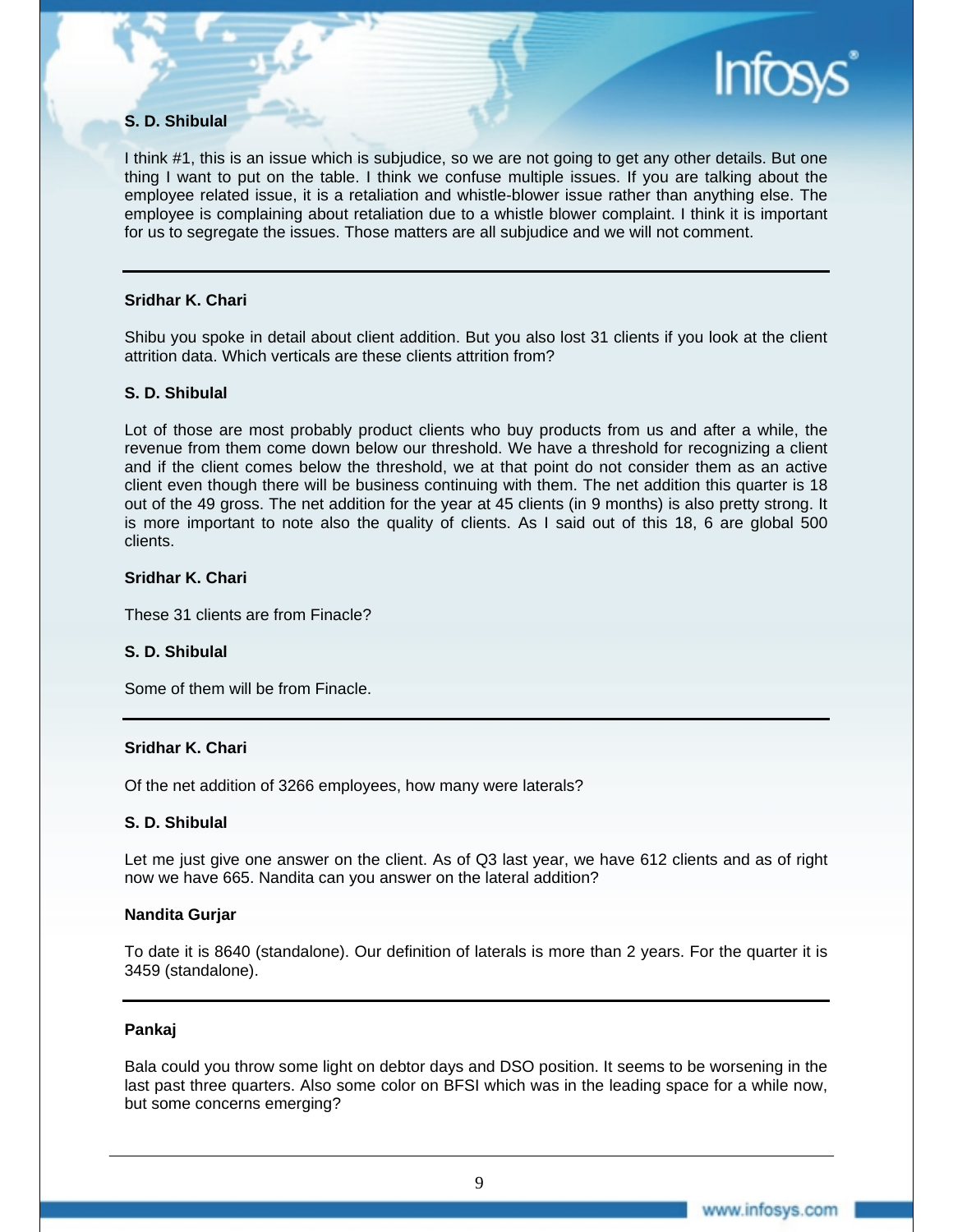

#### **V. Balakrishnan**

DSO days are 61 days. It has not gone up, even last quarter it was 61 days. If you look at in rupee terms it has gone up because of the rupee depreciation. With 11% rupee depreciation, the DSO will look higher in rupee terms. If you look at dollar terms it is same as we saw in the last quarter. We have one of the best DSO situation in this whole industry. Most of our DSOs are less than 30 days even though we give a credit period of somewhere between 30 days to 45 days. Our DSO days are calculated from the day of billing not after the due date. I think they are in a comfortable situation as far as DSO is concerned.

#### **Ashok Vemuri**

On the FSI front, this quarter we have done a growth of about 2% which is coming on back of about 8.5% on the services' side last quarter. This is typically a quarter where you do see some amount of degradation in the velocity because of budget issues and some amount of other stuff. But this growth has come from across all geographies, we are extremely pleased with our diversification into the Asia-Pacific region especially Australia. With the setting up of the Dalian Center in China as a delivery center, we are able to break into Japanese Banks. Insurance is an area where our footprint has not been very large and we have been able to accelerate growth in that. That by itself as a sub-sector has grown by about 7%. Shibu mentioned 5 large deals; 2 of them are in financial services and in fact the largest deal, which we have ever done, is in financial services. We are fairly pleased with our growth. We are very pleased with the fact that strategy of Infosys is 3.0 is finding traction in the market. Of the 12 platforms that we have, 5 of them are in financial services and those are finding fairly significant traction. Most of the large and significant deals that we have one have won are in the consulting & system integration space. We are also pioneering significant innovation in the business optimization through integrated delivery fashion. So notwithstanding a potential collapse of the Euro Zone or some Lehman-like event happening, our sense is that financial services will continue to be a significant growth driver for Infosys.

#### **Hari**

Hari from Reuters. RBS has joined a list of investment banks that have cut jobs, about 3500 jobs cut and they are looking to sell of part of their business. But what you are saying that your BFSI clients are more or less stable. Just wanting if you could elaborate on why you consider BFSI clients stable? What they are telling you?

#### **Ashok Vemuri**

Basically unlike in 2008 when there was a catastrophic event which essentially happened in a very short period of time, this time there has been a significantly prolonged advanced notice of the potential of something happening. As I said earlier, unless the Euro does completely collapse (then of course all the bets are off), the large number of banks who are sitting on Southern European debt or have significant Euro exposure will obviously suffer. But I think that pain is not something that will happen overnight given the way we have seen reactions. This is not the United States of Europe somebody will pump in \$2 tn and everybody will go back to work. That is not going to happen. Out of this pain and out of this regulatory pressure, we have seen significant opportunities. I think it will take some time for them to play out. One of the large deals that I was mentioning about in Europe is as a consequence of regulatory changes in insurance. I think it is important to understand that we are dealing with a very highly mature sector which understands how to deal in such environment and generate significant amount of opportunities for us. Our strategies is Infosys 3.0 whether it is business transformation, consulting & system integrating, platforms & products, are finding significant strategic traction with these clients as they are moving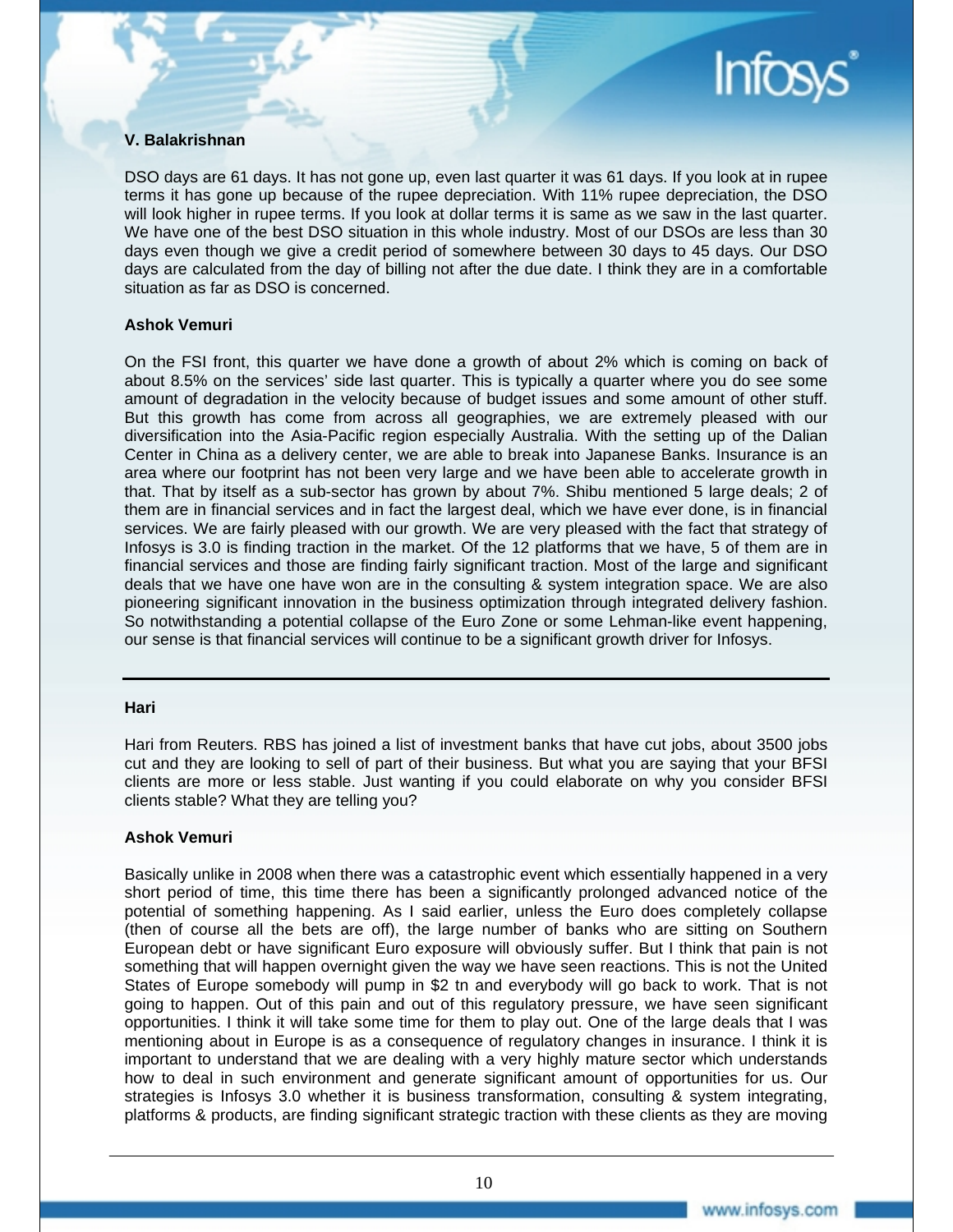

#### **Balaji**

Is there any reason other than rupee depreciation that you have upped or revised Indian guidance by 1.4-1.6%? And do you see peer pressure in terms of competition for new contracts and pricing revision. Thank you.

#### **S. D. Shibulal**

It is only rupee. The change is only due to rupee for the Indian guidance. There is always competition and it is very good. Competition always keeps us on the toes. Our strategic direction we have taken about Building Tomorrow's Enterprise, creating capability in consulting, driving efficiency and productivity in business operations, strengthening our specific partnerships, being more relevant, delivering higher and higher business value, all those things are meant to differentiate us and give us the ability to compete for high quality growth in the market.

#### **Balaji**

You are saying due to rupee because from the Q3 guidance has gone up by 1.5 % and then and dollar guidance is down. So Bala could you tell what could have been impact on operating margin?

#### **V. Balakrishnan**

The operating margins for the quarter went up by 3%. The rupee depreciated by 11%. The operating margin could have technically gone up by around 4.4 %, but it went up only 3% because the other costs have gone up (and utilization and cross-currency impact) to the extent of 1.4 %. On the guidance, we had actually reduced the guidance for the full year because the growth in the third quarter was closer to the lower end of the range we guided for. If you look at the full year's rupee guidance, it has gone up mainly because of the currency depreciation. We have a hedging position of \$847 mn at the end of the quarter. It was \$742 mn last quarter. We continue with hedging program for next two quarters at any point of time. We are not going beyond that because we believe in a volatile environment, it is better to take a short-term view than a long-term view and it helped us all along, so we are not changing the strategy on hedging.

#### **Balaji**

At what rate and what price?

#### **V. Balakrishnan**

It is at different prices but we mark-to-market at the end of the quarter and take the impact to the P&L. So the closing rate was 53.11 and that is what is marked-to-market for all the hedges.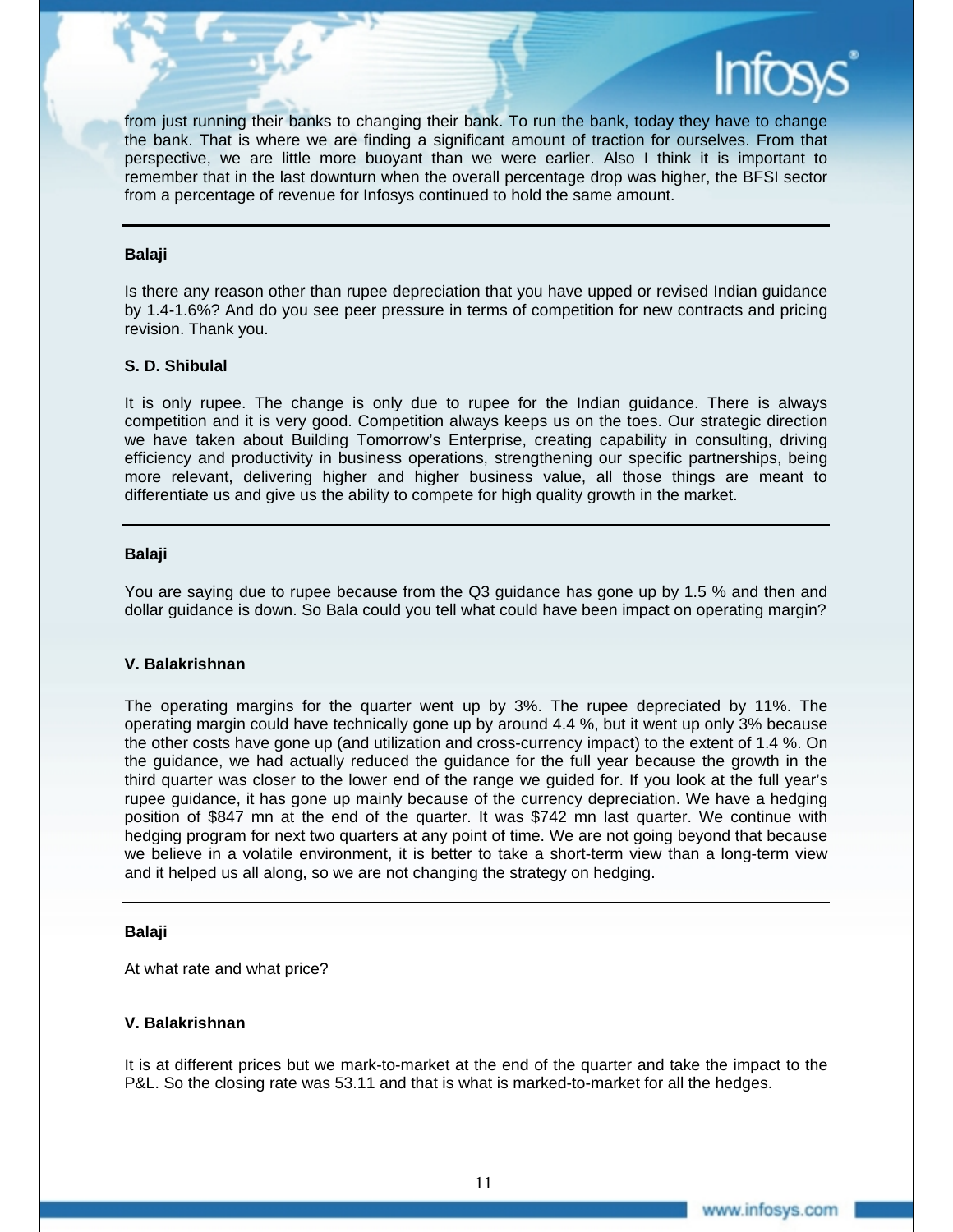# **Infos**

# **Balaji**

Was there any nonoperating income loss?

## **V. Balakrishnan**

To the extent of Rs 20 crores (\$4 million) because you had a hedging loss on the portfolio of your hedges but you also have a translation gain, so net-net the impact on nonoperating is only Rs 20 crores.

#### **Balaji**

Thank you.

#### **Unknown Speaker**

Bala why is your selling and marketing expenses gone down this quarter? Any particular reasons for this or it just going to withstand?

#### **V. Balakrishnan**

These are all quarter numbers. You should not read too much into it because there are certain events during quarters which could increase sales and marketing but if you look at generally, the sales and marketing cost is always somewhere in the range of 5% to 6%.

#### **Unknown Speaker**

Shibu, now we are talking about this recession is going to be a prolonged one, like the previous one. Given this volatile environment and the macro issues, how is Infosys preparing itself for this prolonged battle? What are the strategies that you have put in place and how long do you expect these conditions to continue?

# **S. D. Shibulal**

The uncertainty that we talked about will continue. We believe that we are very prepared for this. If you look at what you have done under Infosys 3.0, the new strategic direction of Building Tomorrow's Enterprise, focusing on 3 different areas of work - transformation, operation and innovation. Our focus on strengthening our strategic partnership with our clients, increasing the business value which we deliver, all of these steps which we have taken, are meant to prepare us for these kinds of situations. See in these challenging times you need to be closer at the clients. You need to be able to deliver better and better value for the clients. You need to participate in their growth. You need to participate in their differentiation. You need to deliver innovation to them and you need to reduce total cost of ownership. If you look at the Infosys 3.0 architecture, you can clearly see that there are different parts of the organization addressing these different areas. Consulting & system integrating is focused on creating differentiation for the client through transformation. The business operations space which is doing very well for us, is focused on driving operational efficiency. The products & platform space is about converting fixed cost to variable cost. It is about delivering innovation through intellectual property. If you look at the architecture, you can clearly see that we are addressing all the challenges of our clients whether it is creating growth for themselves, creating differentiation in profit or increasing the return of